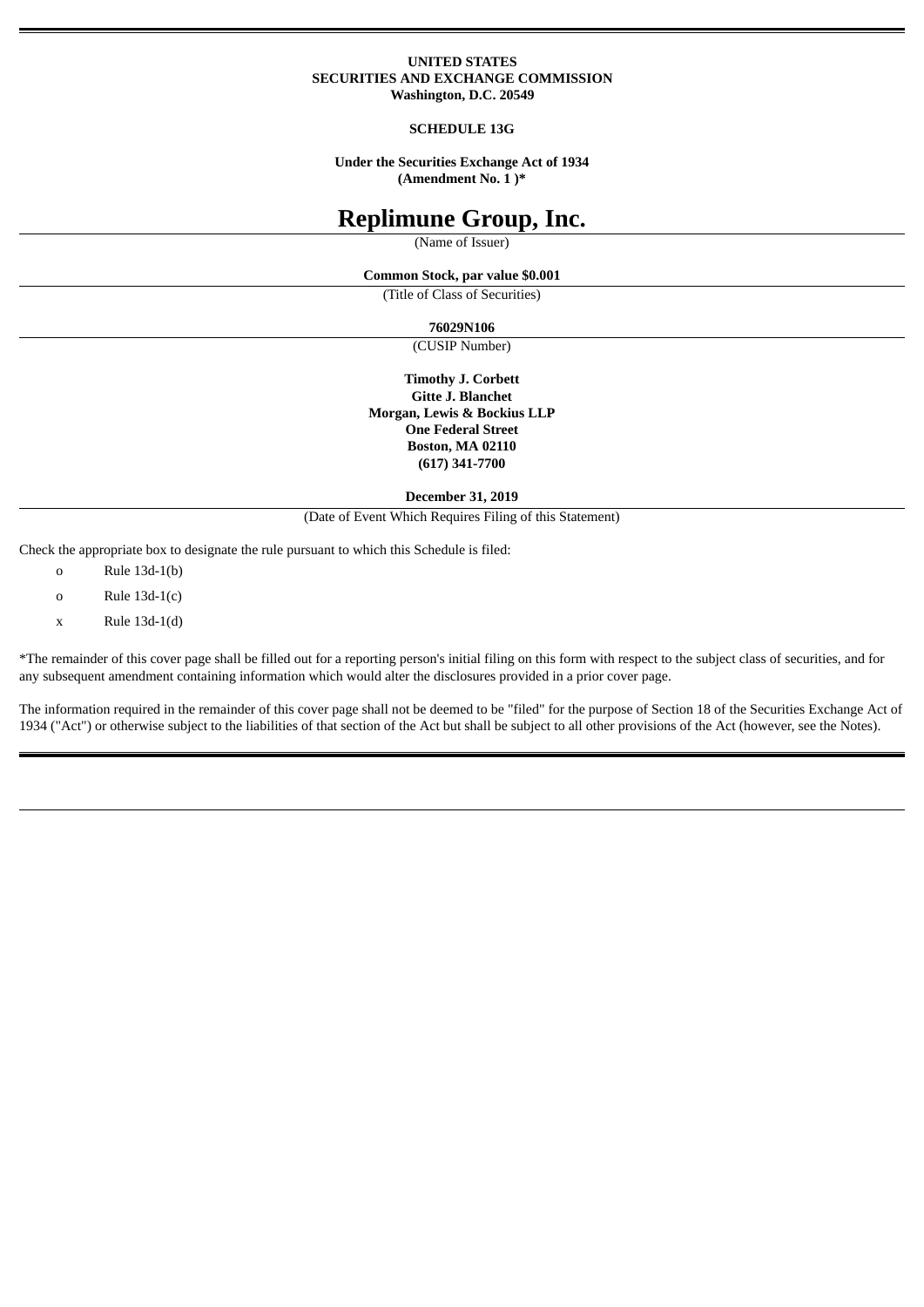| 1.                                            | Names of Reporting Persons<br>Robert Coffin                                               |                                                                         |                                             |  |  |
|-----------------------------------------------|-------------------------------------------------------------------------------------------|-------------------------------------------------------------------------|---------------------------------------------|--|--|
| 2.                                            |                                                                                           |                                                                         | Check the Appropriate Box if a Group        |  |  |
|                                               | (a)                                                                                       | ${\bf O}$                                                               |                                             |  |  |
|                                               | (b)                                                                                       | $\mathbf X$                                                             |                                             |  |  |
| 3.                                            |                                                                                           | <b>SEC Use Only</b>                                                     |                                             |  |  |
| 4.                                            |                                                                                           | Citizenship or Place of Organization<br><b>United States of America</b> |                                             |  |  |
|                                               |                                                                                           | 5.                                                                      | Sole Voting Power<br>2,541,427              |  |  |
| Number of<br><b>Shares</b><br>Beneficially    |                                                                                           | 6.                                                                      | <b>Shared Voting Power</b><br>$\bf{0}$      |  |  |
| Owned by<br>Each<br>Reporting<br>Person With: |                                                                                           | 7.                                                                      | Sole Dispositive Power<br>2,541,427         |  |  |
|                                               |                                                                                           | 8.                                                                      | <b>Shared Dispositive Power</b><br>$\bf{0}$ |  |  |
| 9.                                            | Aggregate Amount Beneficially Owned by Each Reporting Person<br>2,541,427                 |                                                                         |                                             |  |  |
| 10.                                           | Check Box if the Aggregate Amount in Row (9) Excludes Certain Shares (See Instructions) o |                                                                         |                                             |  |  |
| 11.                                           | Percent of Class Represented by Amount in Row (9)<br>6.9%                                 |                                                                         |                                             |  |  |
| 12.                                           | Type of Reporting Person (See Instructions)<br>IN                                         |                                                                         |                                             |  |  |
|                                               |                                                                                           |                                                                         |                                             |  |  |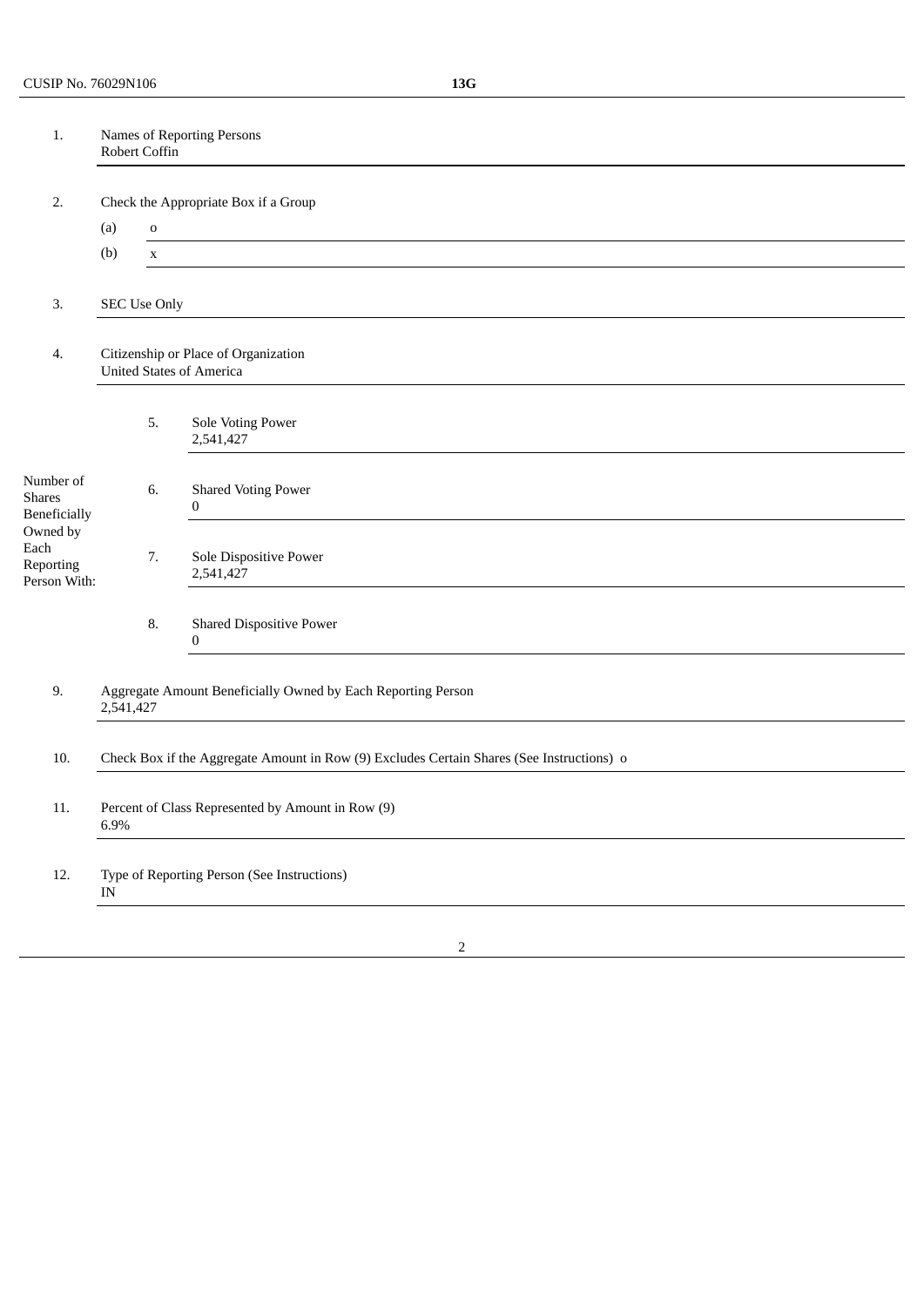# **Item 1.**

**Item 2.**

| (a) | Name of Issuer:<br>Replimune Group, Inc.                                                                                          |
|-----|-----------------------------------------------------------------------------------------------------------------------------------|
| (b) | Address of Issuer's Principal Executive Offices:<br>500 Unicorn Park<br>Woburn, MA 01801                                          |
|     |                                                                                                                                   |
| (a) | Name of Person Filing:<br>Robert Coffin                                                                                           |
| (b) | Address of Principal Business Office or, if none, Residence:<br>c/o Replimune Group, Inc.<br>500 Unicorn Park<br>Woburn, MA 01801 |
| (c) | Citizenship:<br><b>United States of America</b>                                                                                   |
| (d) | Title of Class of Securities:<br>Common Stock, par value \$0.001 per share                                                        |
| (e) | <b>CUSIP Number:</b><br>76029N106                                                                                                 |

3

Item 3. If this statement is filed pursuant to §§240.13d-1(b) or 13d-2(b) or (c), check whether the person filing is a:

**Not applicable.**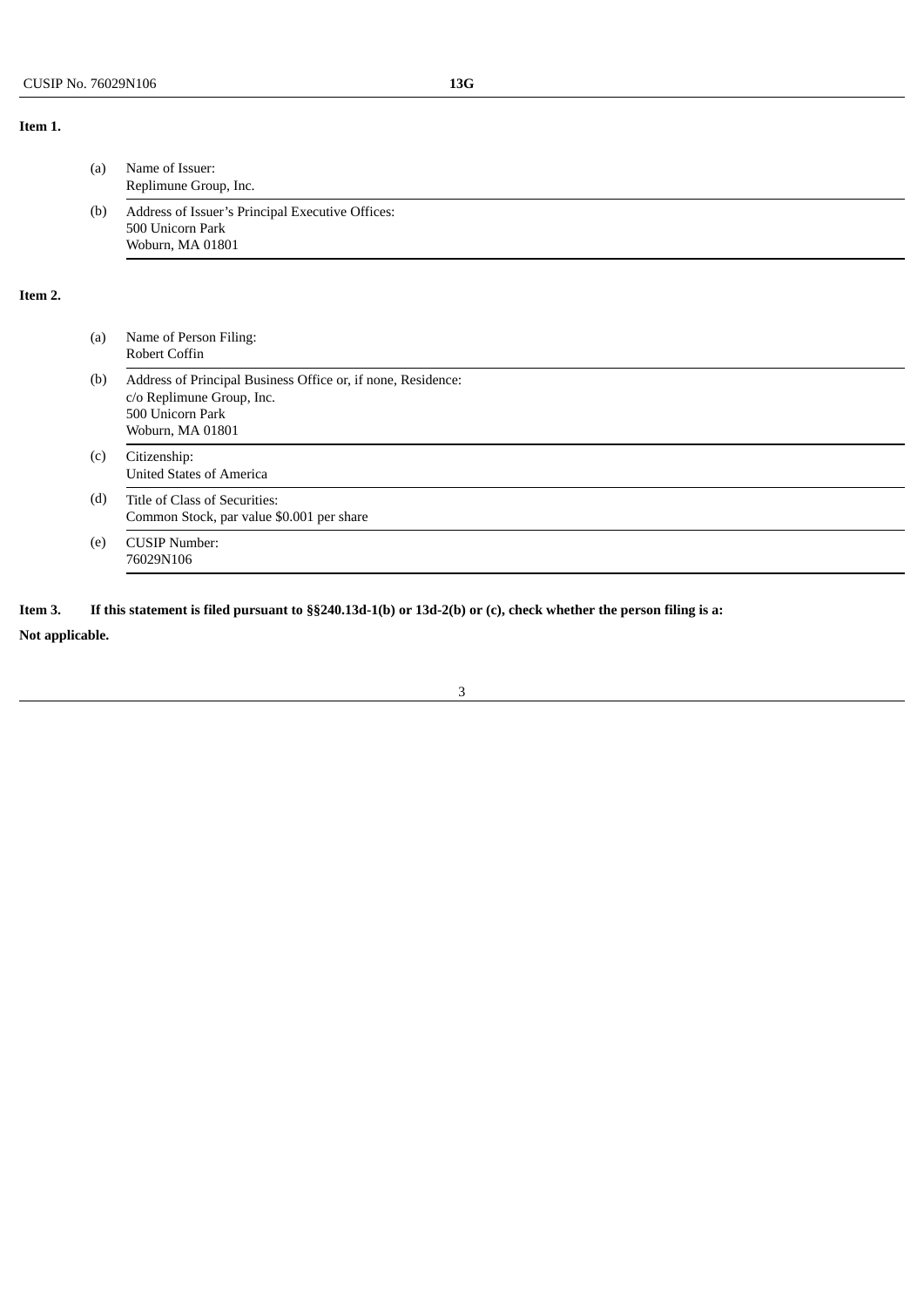### **Item 4. Ownership.**

Provide the following information regarding the aggregate number and percentage of the class of securities of the issuer identified in Item 1.

(a) Amount beneficially owned:

2,541,427

Dr. Coffin's holdings are comprised of (i) 2,266,618 shares of the Issuer's Common Stock, par value \$0.001 per share ("Common Stock") and (ii) 274,809 shares of Common Stock underlying options that are vested or will vest within 60 days of December 31, 2019.

(b) Percent of class:

6.9%

The percentage amount for the Reporting Persons is based on 36,645,650 shares of Common Stock outstanding as of February 10, 2020, as set forth in the Issuer's Quarterly Report on Form 10-Q for the quarter ended December 31, 2019, filed with the Securities and Exchange Commission on February 13, 2020.

(c) Number of shares as to which the person has:

| $\left( 1\right)$ | Sole power to vote or to direct the vote:                |
|-------------------|----------------------------------------------------------|
|                   | 2,541,427                                                |
| (ii)              | Shared power to vote or to direct the vote:              |
|                   | $\boldsymbol{0}$                                         |
| (iii)             | Sole power to dispose or to direct the disposition of:   |
|                   | 2,541,427                                                |
| (iv)              | Shared power to dispose or to direct the disposition of: |
|                   | $\boldsymbol{0}$                                         |
|                   |                                                          |

**Item 5. Ownership of Five Percent or Less of a Class.**

If this statement is being filed to report the fact that as of the date hereof the reporting person has ceased to be the beneficial owner of more than five percent of the class of securities, check the following o.

**Item 6. Ownership of More than 5 Percent on Behalf of Another Person.**

Not applicable.

Item 7. Identification and Classification of the Subsidiary Which Acquired the Security Being Reported on By the Parent Holding Company or **Control Person.**

Not applicable.

**Item 8. Identification and Classification of Members of the Group.**

Not applicable.

### **Item 9. Notice of Dissolution of Group.**

Not applicable.

## **Item 10. Certification.**

Not applicable.